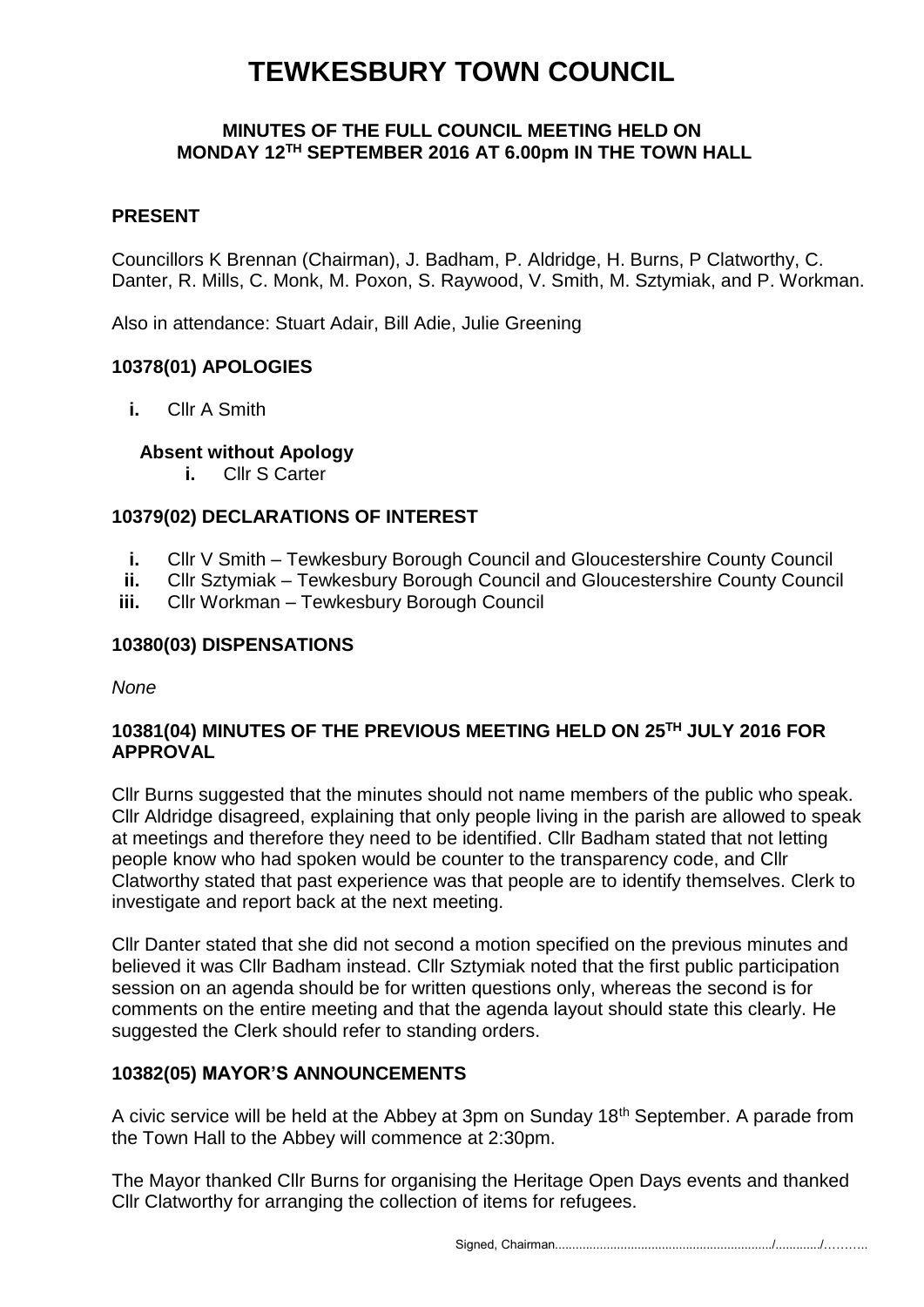# **10383(06) TRANSFER OF LAND ADJACENT TO MOORINGS NEAR OLD MILL**

The Clerk presented an update on the ongoing transfer of land adjacent to Town Council moorings.

## **10384(07) FINANCIAL POSITION**

The Clerk presented an update on the Town Council's Financial Position. It was requested that the bill for Cleanspace services be split on an 80/20 basis between Environment & Amenities and Buildings & Moorings committees respectively. It was also requested that the income from the two public toilets be accounted for separately when received.

# **10385(08) TO RECEIVE THE DRAFT MINUTES OF THE FOLLOWING COMMITTEES**

The draft minutes of the previous Environment & Amenities and Planning committee meetings were not available and it was resolved that they would instead be presented at the meeting on 10<sup>th</sup> October 2016. Councillors received and noted the draft minutes of the previous Severn Ham meeting.

Cllr Aldridge asked Cllr Sztymiak for information on the costs of the TBC contract for grass cutting. Cllr Sztymiak noted that Canterbury Leys will be maintained until March after which time it will no longer be covered by the Town Council grass cutting contract. Cllr Burns asked if the second spray is happening in March, and it was noted that 5 hours are left to be done this Autumn.

Cllr Aldridge gave updates regarding Severn Trent and Abbey Mill. Cllr Sztymiak asked for an update on the Bund. Cllr Aldridge explained the specification and noted that the Severn Ham committee is looking for advice to identify the best quote. Clerk to contact Tewkesbury Borough Council for advice.

# **10386(09) REPORTS FROM OUTSIDE BODIES**

Riverside Partnership: Cllr Badham reported very positive news on boat trips by the two boats currently operating and praised the Mayor's efforts in ensuring this service was provided.

Regeneration Partnership: Cllr Brennan and Cllr Danter discussed Townscape Heritage Initiative and their concerns that Tewkesbury Town Council was not invited to attend the meeting with TBC. It was resolved that three Town Councillors would attend future Townscape Heritage Meetings with the Clerk to ensure that information was distributed in future.

3 Year Plan: Cllr Brennan stated all Councillors needed to participate. Cllr Danter suggested starting the plan from items on Regeneration Partnership List.

#### **10387(10) UPDATE ON THE FORTHCOMING BY-ELECTION IN TOWN WITH MITTON WARD**

The Clerk informed councillors that Democratic Services at Tewkesbury Borough Council are currently speaking to polling venues for the forthcoming by-election to arrange a suitable date, with the announcement of poll likely to be ready by Friday 16<sup>th</sup> September 2016.

Signed, Chairman.............................................................../............./………..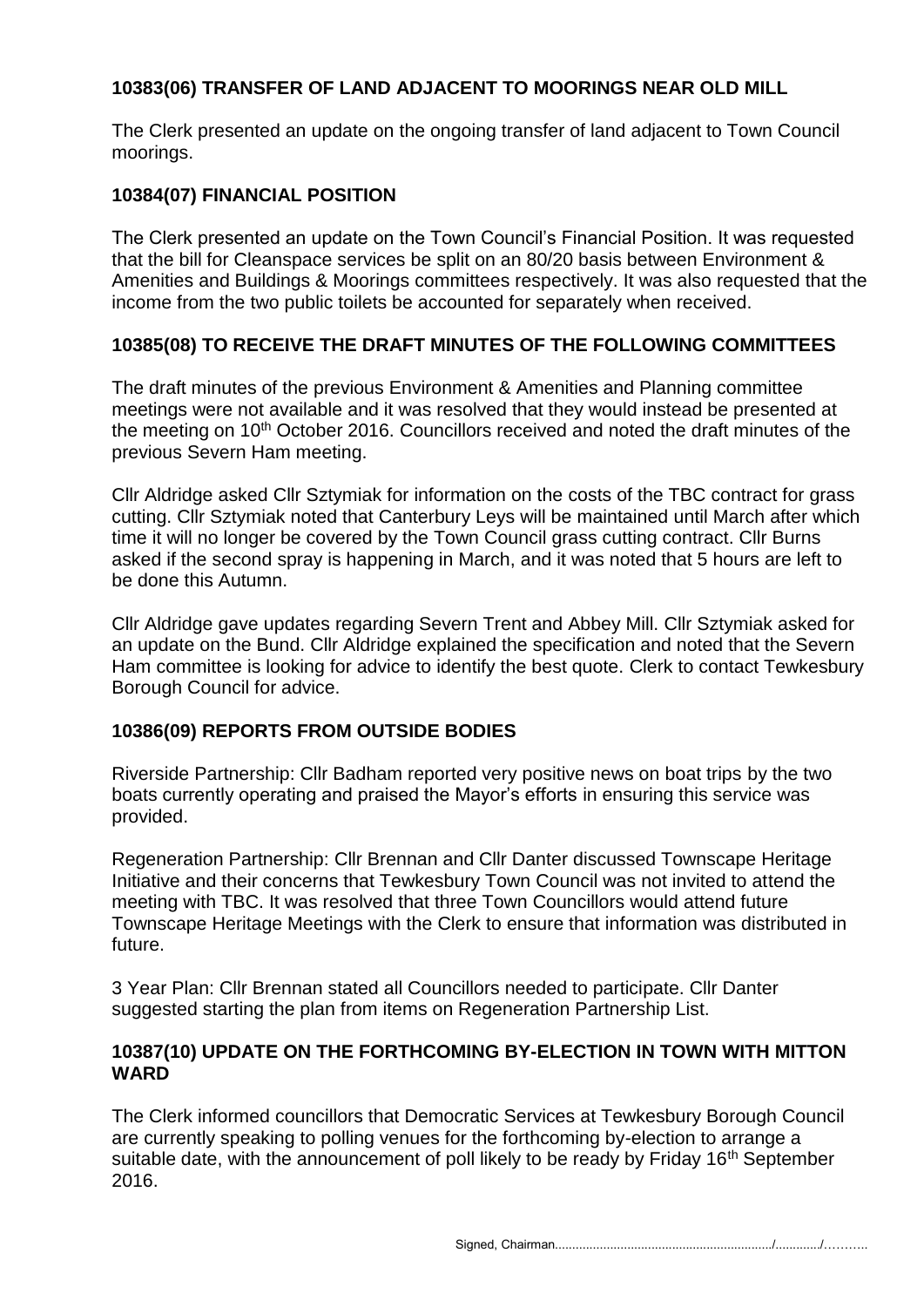## **10388(11) TO CONSIDER THE FUTURE OF THE REGENERATION PARTNERSHIP**

The Clerk read out a report detailing the projects identified. Cllr Aldridge noted that nothing on the list was presently being addressed by the Town Council. Cllr Brennan stated that the car park projects needed to be reviewed. Cllr Badham said that the Riverside Partnership is successful because they get involved in a project work and work on it. He also said that contributions from committee members is needed to achieve results.

Cllr V Smith noted that Tewkesbury Town Council had a regeneration committee previously with lots of public consultation. He suggested that there should always be 3 Councillors at Regeneration Partnership meetings. He described it as a fantastic project to be part of and recommended that Town Councillors should take part. He urged Councillors to be positive and report back to the Mayor and Clerk. He said that members unable to attend should let the Clerk know in order to arrange for reserve members to attend instead.

Councillor Brennan stated that County Councillors are not letting Tewkesbury Town Councillors know by circulating reports. Cllr Aldridge proposed that that the regeneration partnership carry on, which was seconded by Cllr Sztymiak and unanimously approved by council. Cllrs Raywood, Mills, and Danter are to be sent items in advance of a meeting to ensure their participation.

# **10389(12) UPDATE ON THE TOWN BAND**

The Town Clerk read out a report on legal advice given to her with reference to the Town Band and suggested that a working group should be set up to continue this work. Cllr Badham asked for clarification on whether the Town Band was part of the Town Council. Cllr Aldridge noted that the 1976 constitution should say this and requested further information from the Town Clerk. Cllr Workman said that certain criteria are required to be organised by the Town Band. Cllr Monk said that if the Town Band is not part of Tewkesbury Town Council then giving them financial or constitutional advice may expose the Council to risk.

Cllr Badham asked whether a working group on this matter would have too much of a workload. Cllr Aldridge requested that the minutes be inspected for the original deal. Cllr Brennan requested that a meeting be held with the Town Band on how to be constituted with the inclusion of Cllr Workman and the Town Clerk.

## **10390(13) REPORT ON FLY-POSTING POLICIES AT TEWKESBURY BOROUGH COUNCIL**

Cllr Aldridge asked Cllr V Smith in his capacity as Gloucestershire County Councillor to clarify the situation on fly-posting regulations. Cllr Aldridge noted that he doesn't see it as being separately managed and that a common policy between Gloucestershire County Council, Tewkesbury Town Council, Tewkesbury Borough Council and the Chamber of Commerce is required.

Cllr Badham said that a problem lies in the definition of fly posting as sponsorship plaques were included which would undermine the work of Tewkesbury in Bloom. Cllr Danter noted that the pots that include the sponsorship plaques are Tewkesbury in Bloom property, and are therefore exempt from the regulations.

Cllr Clatworthy noted that event organisers should take their own posters down, as many posters are left in places after events have finished. Cllr Raywood asked whether Tewkesbury Town Council had any effective nudge mechanism to ensure people comply

Signed, Chairman.............................................................../............./………..